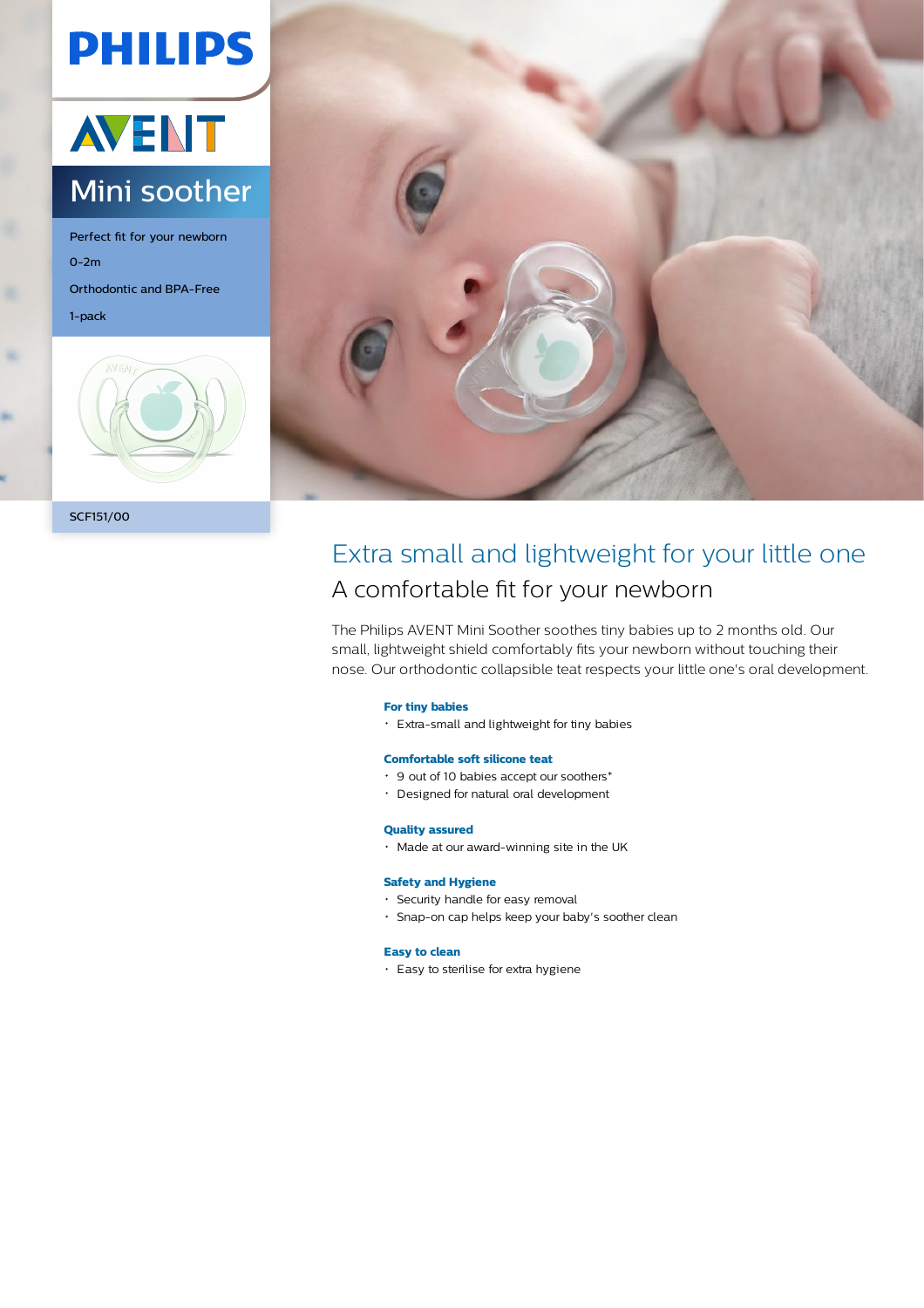#### Mini soother SCF151/00

## **Highlights**

#### **Extra small and lightweight**



Mini Soother's shield is extra-small and lightweight for tiny babies up to 2 months old.

#### **Teat acceptance**



Babies know what they like! We asked mums how their little ones respond to Philips AVENT teats and 9 out of 10 babies accept our soothers.\*

#### **Orthodontic teat**



Our collapsible silicone nipple has a symmetrical shape that respects your baby's palate, teeth and gums as he or she grows.

#### **Made in the UK**



You can be sure that your little one's comfort is in good hands. This soother was made at our award-winning site in the UK.\*

#### **Security handle**



Our security handle lets you easily remove your baby's soother at any time. Even little hands can grab it!

#### **Snap-on cap for hygiene**



When the soother isn't in use, simply snap on the cap before storing to keep the teat safe and clean.

#### **Easy to sterilise**



Keeping your little one's Soothies and soothers clean is easy. Simply put them in your steriliser or submerge in boiling water.